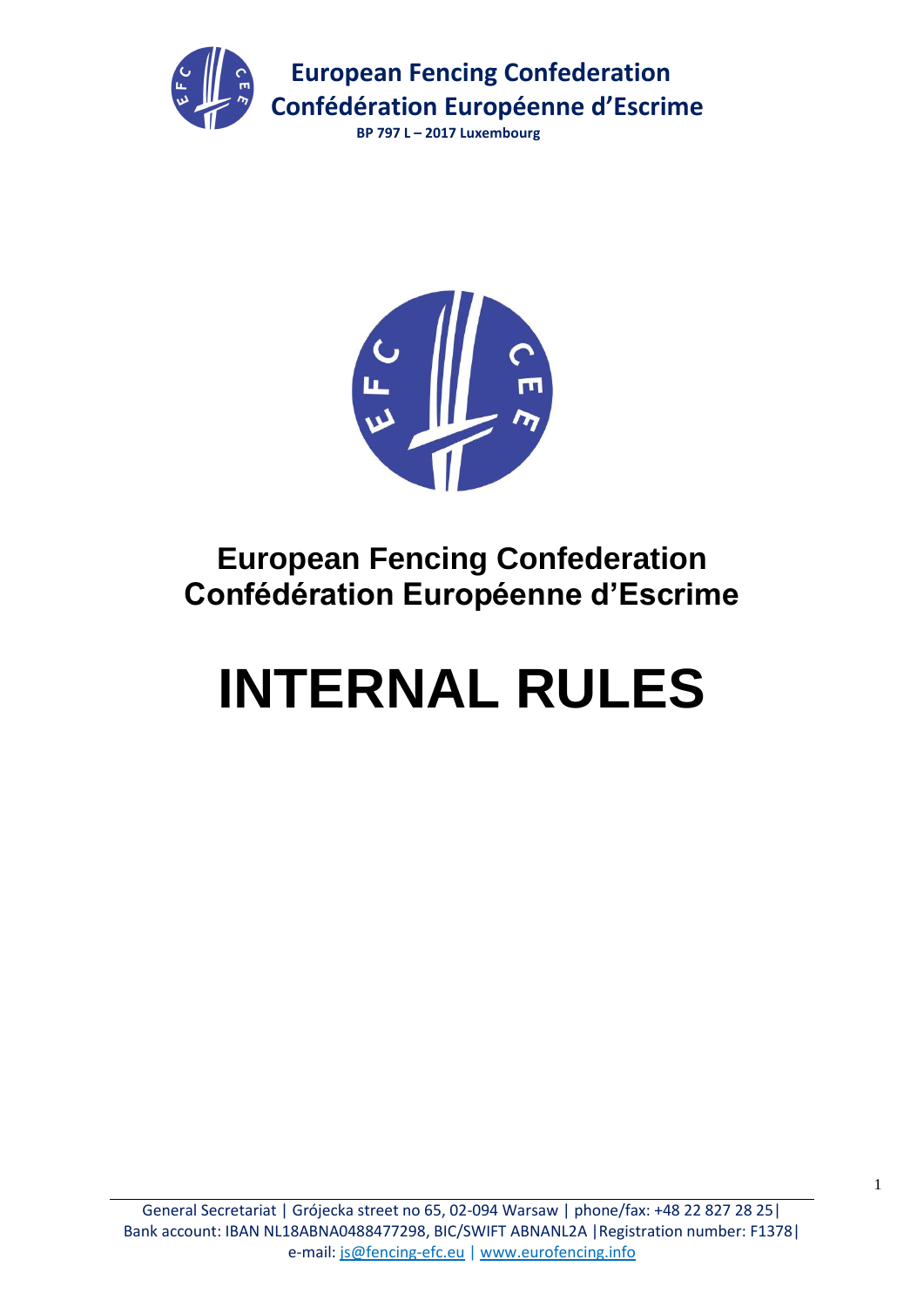

### **CONTENTS**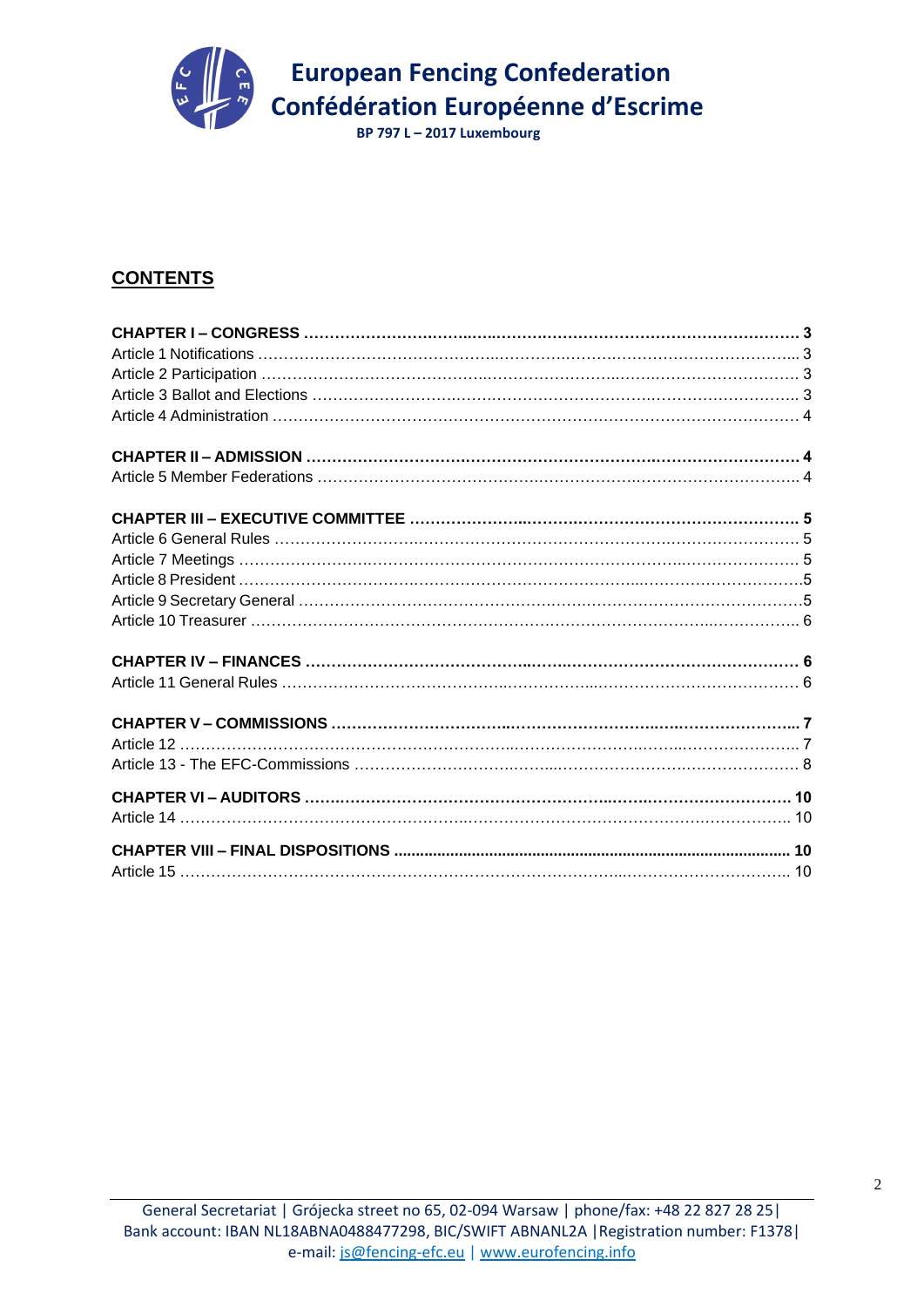

#### **CHAPTER I – CONGRESS**

#### **Article 1 Notifications**

- 1.1 Notifications of the Ordinary Congress and the Elective Congress must be sent to Member Federations by the Secretariat General at least 4 months before the date established for the Congress.
- 1.2 All proposals that Member Federations wish to submit to the Congress as well as the names of the candidates for the positions of President, member of the Executive Committee and Auditor must reach the Secretariat General at least 2 months before the date established for the Congress.
- 1.3 A detailed agenda supplemented when necessary by a final list of candidates in compliance with the article 3.5 of the Statutes must be sent by the Secretariat General to Member Federations at least 1 month before the date established for the Congress.
- 1.4 In case of an extraordinary Congress the time limits set in the articles 1.1, 1.2 and 1.3 of the present Rules shall be shorter by half.
- 1.5 Members of the Executive Committee, and Auditors shall be convened to the Congress.

#### **Article 2 Participation**

- 2.1 The President of the EFC or in case of the President's absence the Secretary General shall chair the Congress.
- 2.2 In compliance with the conditions concerning principal delegates set in the article 3.2.2 of the Statutes actual Member Federations have the right to designate an assistant voting delegate who will have the authority to vote in case of the principal delegate being unable to do so.
- 2.3 The members of the Executive Committee, the Auditors, Delegates with the right to vote and assistant voting delegates may speak to the Congress. The President may invite any other person to assist and speak to the Congress.
- 2.4 Any mandate delegating the right of vote to the Congress must be in writing and submitted either on the Federation's official business paper or sealed with the Federation's stamp. The mandate must be signed by the President of the Member Federation.
- 2.5 Member Federations can submit their mandates at the latest at the opening of the Congress.
- 2.6 After verification and registration of the mandates, no further modification can take place.
- 2.7 Member Federations whose subscriptions are not up-to-date may attend without the right of vote or speech.
- 2.8 The Commission for the verification of mandates is composed of three members designated by the Executive Committee.
- 2.9 The Commission shall inform the Congress of the list of delegates and assistant voting delegates. In case of any doubt, the Commission shall submit a special report to the Congress which shall decide on the validity of the mandate.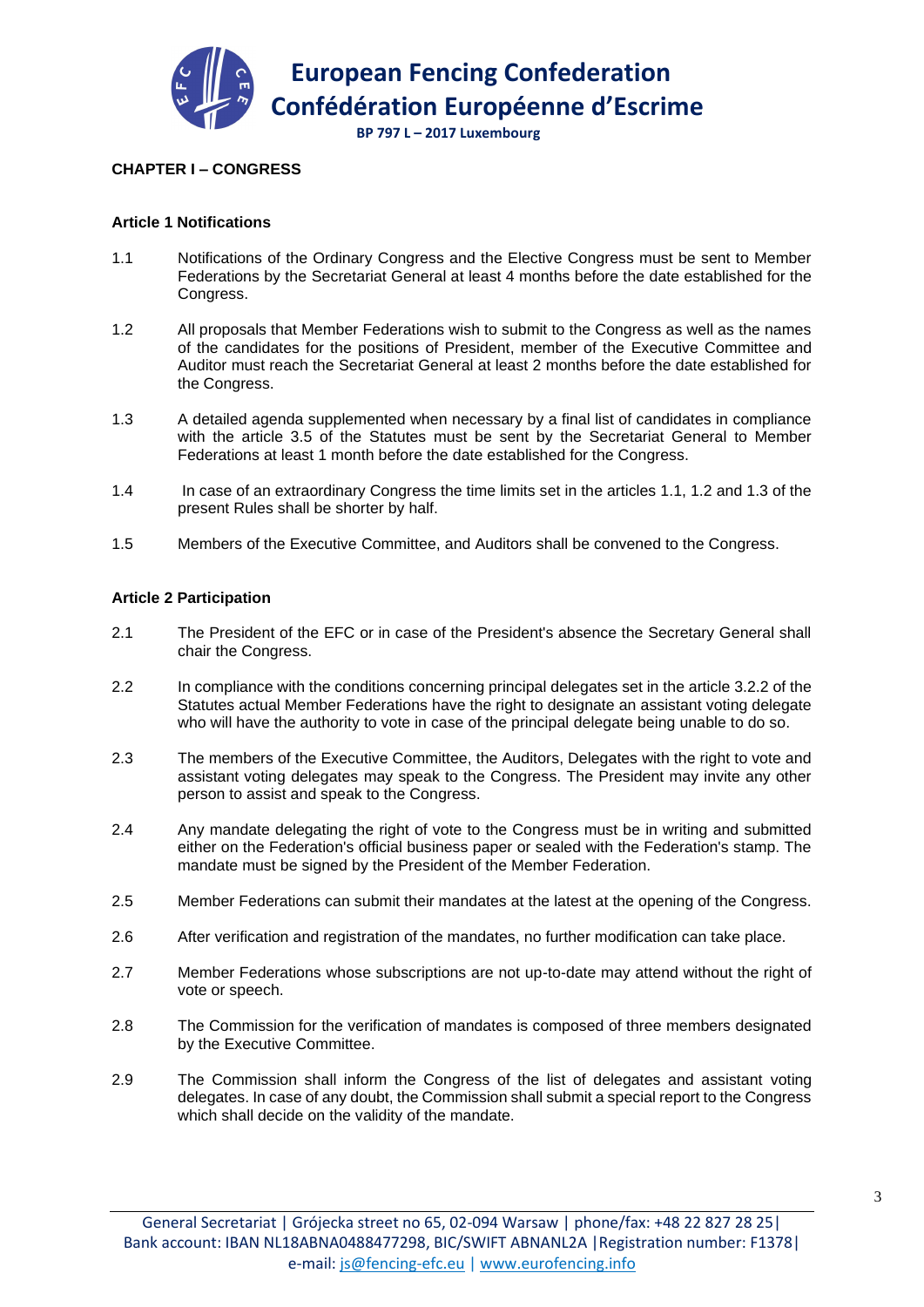

#### **Article 3 Ballot and Elections**

- 3.1 In preparation for the ballot and elections, an electoral bureau is composed of 3 members designated by the Congress.
- 3.2 Delegates with a mandate and candidates in the elections may not be part of the electoral bureau.
- 3.3 The vote at the Congress takes place by roll call of the delegates.
- 3.4 The President is elected by absolute majority of the votes recorded.
- 3.5 The vote is by secret ballot at any time it concerns an individual person and at the request of at least 10% of the delegates present.
- 3.6 When the result of the ballot is proclaimed, the electoral bureau shall mention in advance the number of votes cast and the absolute majority of the members present.
- 3.7 Only the votes expressed by "yes" or "no" shall be taken into account when determining the absolute majority. Nevertheless, the electoral bureau shall announce the void and blank ballots (abstentions).

#### **Article 4 Administration**

The reports of the President, Secretary General and Auditor(s) shall be presented to the Congress in writing.

- 4.1 The time limit for interventions at the Congress is 5 minutes per person for speakers who introduce a position or bring up a new point and 3 minutes for any other intervention.
- 4.2 No delegate has the permission to speak on the same subject more than once except in the following cases:
	- 4.2.1 A speaker, who introduces a proposal, has the right to give a summary at the end of the discussion before the vote takes place.
	- 4.2.2 A speaker who raises a point of order or presents a request for information.
	- 4.2.3 A speaker to whom a special permission is granted by the President or by the vote of the Congress.
- 4.3 Minutes shall be taken of the Congress' resolutions and kept in the Secretariat General. The Minutes shall be communicated to all Member Federations at the latest 3 months after the Congress.
- 4.4 A recording of the debates shall be provided by the organizer of the Congress. This recording is used as base to establish the official record. The recording shall be available online until after the official approval of the report.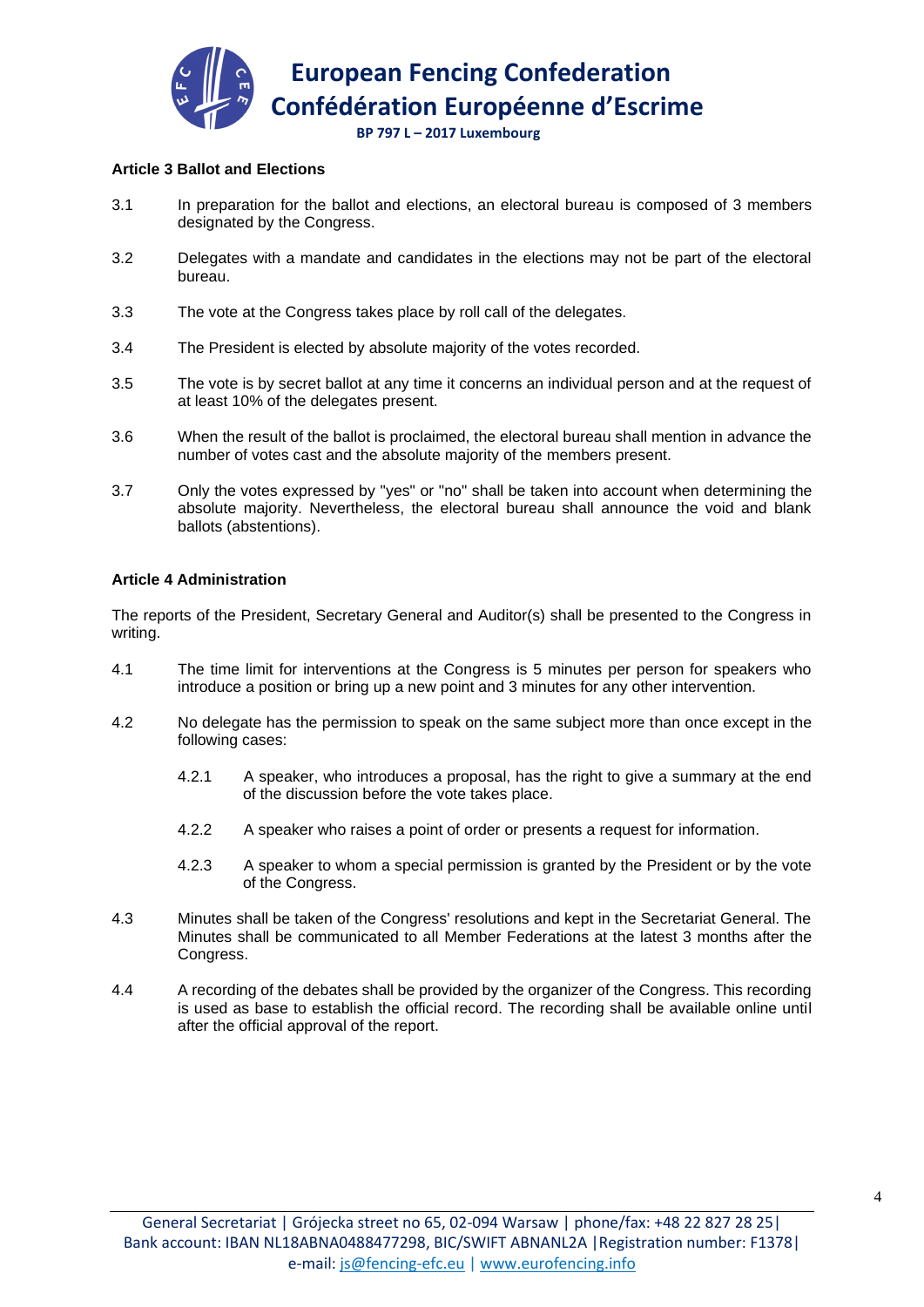

#### **CHAPTER II – ADMISSION**

#### **Article 5 Member Federations**

All Member Federations must provide the Secretariat General and the President with:

- 5.1 The official name of the Federation,
- 5.2 The registered office and address of the Federation,
- 5.3 The names of the President and the Chief of operations of the Federation.

#### **CHAPTER III – EXECUTIVE COMMITTEE**

#### **Article 6 General Rules**

The Executive Committee administers the EFC and fulfils tasks specified in ARTICLE 5.3 of the Statutes.

#### **Article 7 Meetings**

- 7.1 The first meeting of the Executive Committee, during which the Vice President, the Secretary General and the Treasurer are appointed, takes place immediately after an elective Congress.
- 7.2 The Executive Committee is convened by the President or by at least 5 of its members.
- 7.3 The dates of the meeting are fixed at least one month before the meeting takes place. The agenda of the meeting has to reach the members at least 15 days before the date of the meeting.
- 7.4 The Executive Committee cannot validly take decisions unless at least 5 of its members are present.
- 7.5 Resolutions are passed by simple majority. In case of a tie, the vote of the President is decisive.
- 7.6 At the latest two months after each meeting, minutes are sent to the members of the Executive Committee. The original meeting minutes are signed by the President and the Secretary General. They are submitted to the other members for approval at the next meeting.
- 7.7 The resolutions are then sent to Member Federations.
- 7.8 At the end of each meeting, the date for the next meeting is fixed.
- 7.9 If a member of the Executive Committee is absent from three consecutive meetings, except in case of force majeure as defined solely by the Executive Committee, the member concerned shall be considered resigned.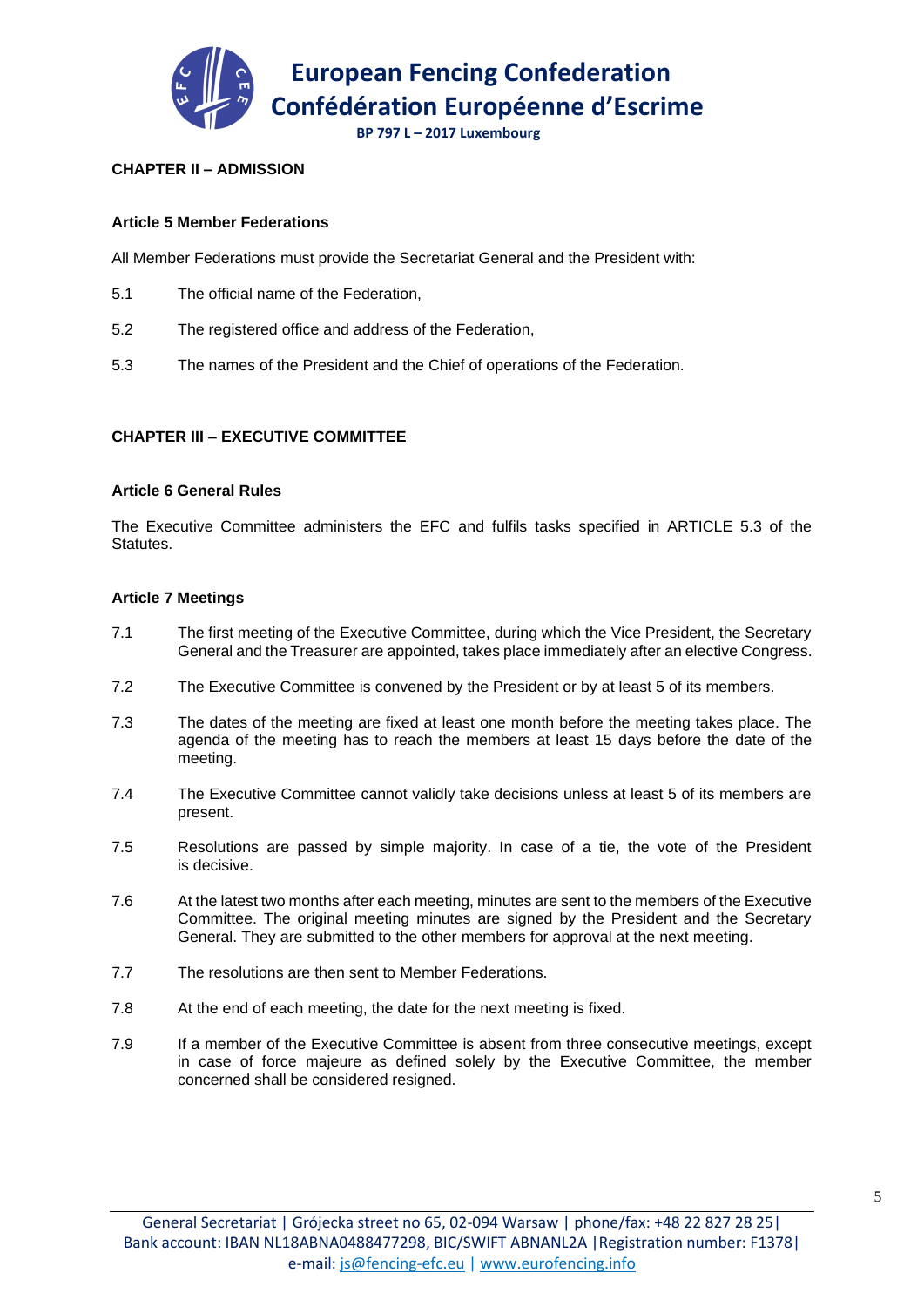

 **European Fencing Confederation Confédération Européenne d'Escrime**

 **BP 797 L – 2017 Luxembourg**

#### **Article 8 President**

In addition to the missions set in the article 5.4 of the Statutes, the President:

- 8.1 Is responsible for the appropriate running of the EFC.
- 8.2 Must convene and head the Congress and the Executive Committee,
- 8.3 Must maintain contact between the members of the Executive Committee,
- 8.4 Must present to the Executive Committee the report of activities intended for the Congress.

#### **Article 9 Secretary General**

The Secretary General is responsible for the administrative work of the EFC and the appropriate running of the secretariat. The Secretary General must in particular:

- 9.1 Keep the meeting minutes and draw up any useful reports,
- 9.2 Maintain contact between Member Federations,
- 9.3 Insure the co-ordination of the tasks of the EFC,
- 9.4 Insure the co-ordination of the organisation committees of the championships and of the events the organisation of which falls under the responsibility of the EFC.
- 9.5 Present to the Executive Committee the administrative report intended for the Congress.

#### **Article 10 Treasurer**

The Treasurer is responsible for the financial administration of the EFC. The Treasurer must in particular:

- 10.1 Keep the accounts including the official account books of the EFC and all the supporting documents,
- 10.2 Receive the membership fees and other receipts,
- 10.3 Pay the expenses in compliance with the rules set in the Section 8 of the Statutes,
- 10.4 Establish the accounts of the last fiscal year and the balance sheet which he/she shall submit to the Executive Committee, the Auditors and the Congress.
- 10.5 Present a written report at the meetings of the Executive Committee,
- 10.6 Establish a plan of the annual budget which he/she shall submit to the Executive Committee.
- 10.7 The Treasurer is responsible for the funds and the securities that are confided to him/her within the framework of the mandate.
- 10.8 When the Treasurer's mandate is over, at the latest during the second meeting of the newly elected Executive Committee, he/she must turn over to his/her successor the account books and all the documents dealing with financial management.
- 10.9 The meeting minutes concerning the handing over of the documents are signed by the President, the Secretary General and the first Auditor, both the ones who are ending their mandates and the ones who have newly been elected.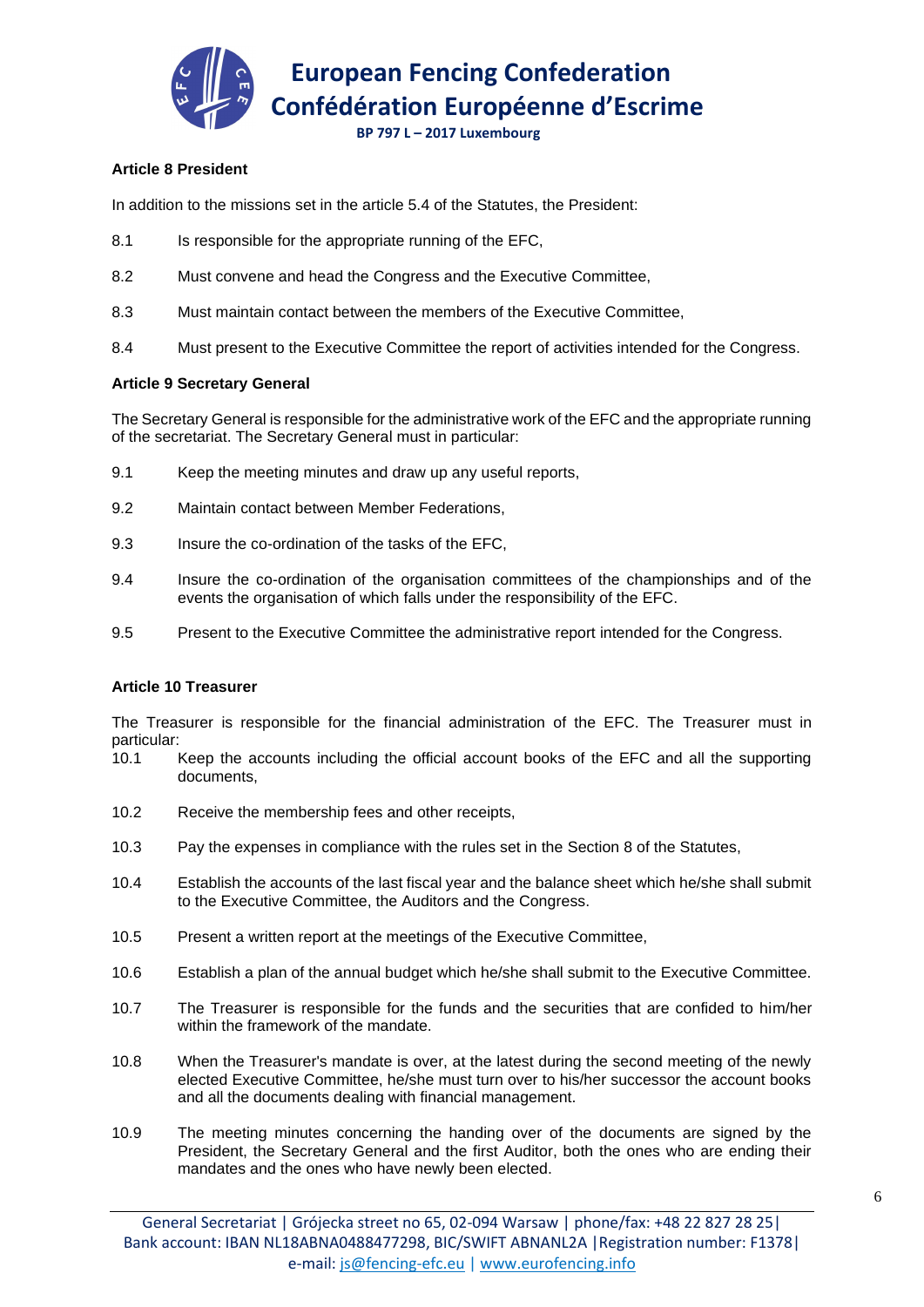

10.10 The previous Treasurer must transfer to his/her successor, to the address and account designated by the latter, all the funds and securities, in accordance with the balance sheet, in "Euros", during the month following the date of the signing of the meeting minutes concerning the handing over of the account books.

#### **CHAPTER IV – FINANCES**

#### **Article 11 General Rules**

- 11.1 The detailed accounts and the detailed balance sheet are verified by the Auditor who reports in writing to the Congress.
- 11.2 The Executive Committee presents a budget plan to the Congress.
- 11.3 The expenses due to the participation in the meetings of the permanent commissions are covered by the Member Federations the nationals of which their members are.
- 11.4 As for the meetings of the commissions, the Executive Committee shall decide case by case on the possible covering of the expenses.
- 11.5 The Executive Committee shall decide likewise on special missions accomplished for the benefit of the EFC.
- 11.6 An amount must be provided in the budget for the expenses of representation of the EFC.
- 11.7 Compensations for missions accepted by the Executive Committee shall be decided on, case by case, by the President or by the Executive Committee.
- 11.8 The requests for reimbursement must be sent to the Treasurer in 15 days.
- 11.9 The Executive Committee decides on changes in the affectation of funds planned in the budget. It does likewise in the case of extraordinary expenses.
- 11.10 The Executive Committee fixes the competition entry fees.

#### **CHAPTER V – COMMISSIONS**

#### **Article 12**

#### **Prerequisites:**

In order to assure commissions of high standard some commissions have prerequisites for the candidates according to the competences required for a particular commission.

In accordance of the principles of good governance, no candidate of a commission can be professionally involved, directly or indirectly with any business providing services or goods related to fencing).

#### **Formation**

12.1 After a Congress has taken place, the Secretary General asks the Member Federations to present their possible candidates for the different commissions and transmits the list to the Executive Committee.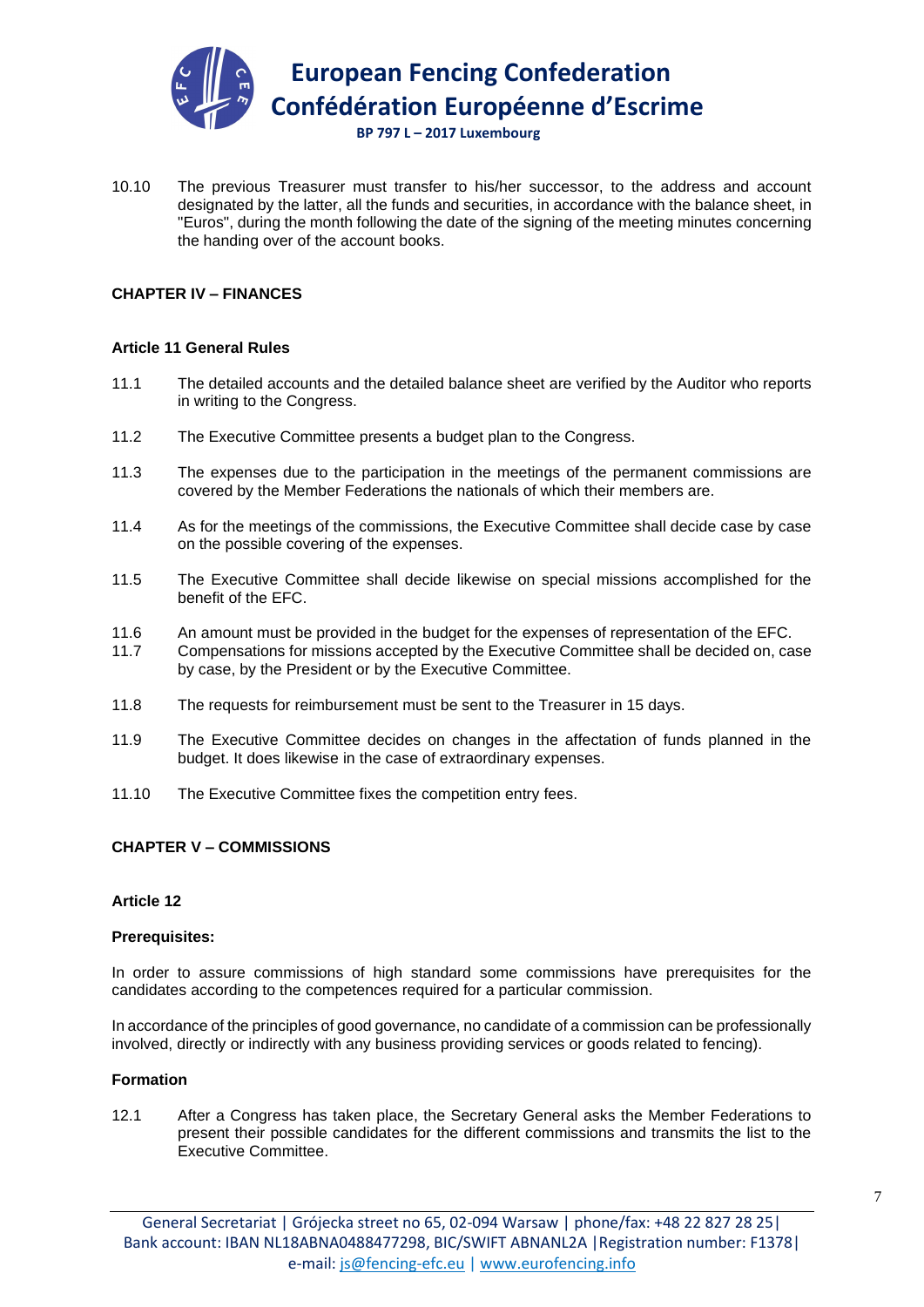

- 12.2 With the exception of the athletes' commission at the latest during its second meeting, the Executive Committee selects the Presidents of the Commissions from among its members, and in consultation with the appropriate presidents selects the commission members.
- 12.3 The Presidents of the Commissions must:
	- 12.3.1 Head the work of the Commission,
	- 12.3.2 Draw up meeting minutes,
	- 12.3.3 They are responsible to the Executive Committee.
- 12.4 A Commission is convened normally once a year at the request of the President or, if needed, at the request of the majority of the Commission's members. Commissions are convened by the Secretary General. A copy of the notification shall be addressed to the members of the Executive Committee. The notifications must be sent by the Secretary General at least 20 days before the meeting, including copies to the members and to the Member Federations, which the Commission's members represent.
- 12.5 A proposal of a Commission supported by the majority of its members is passed on to Executive Committee for enforcement.
- 12.6 The members of the Executive Committee have the right to attend the meetings of the Commissions.

#### **Financial Mechanism**

- 12.7 The President of the Commission presents an annual budget plan to the President of the EFC and to the Executive Committee at least 2 months before the Congress is convened. The payment of costs takes place in accordance with section 7 of the Statutes of the EFC.
- 12.8 To obtain the requested amount, the President of the Commission draws up an expenses claim addressed to a person authorised to sign it (section 7 of the Statutes). The claim must be accompanied by the relevant documents (contract, bill, etc.).
- 12.9 The expenses due to the proposals of the Commissions approved by the Executive Committee are paid in accordance with section 7 of the Statutes.

#### **Article 13 - The EFC-Commissions**

13.1 Training/Fencing Masters Commission

The Commission must:

- 13.1.1 Study, bring into general use and propagate the experience of the most accomplished European coaches,
- 13.1.2 Improve and develop new forms of training for the coaches of the EFC.
- 13.1.3 Candidates for this commission must possess a recognized diploma as coach and have practiced for at least 3 years as a coach.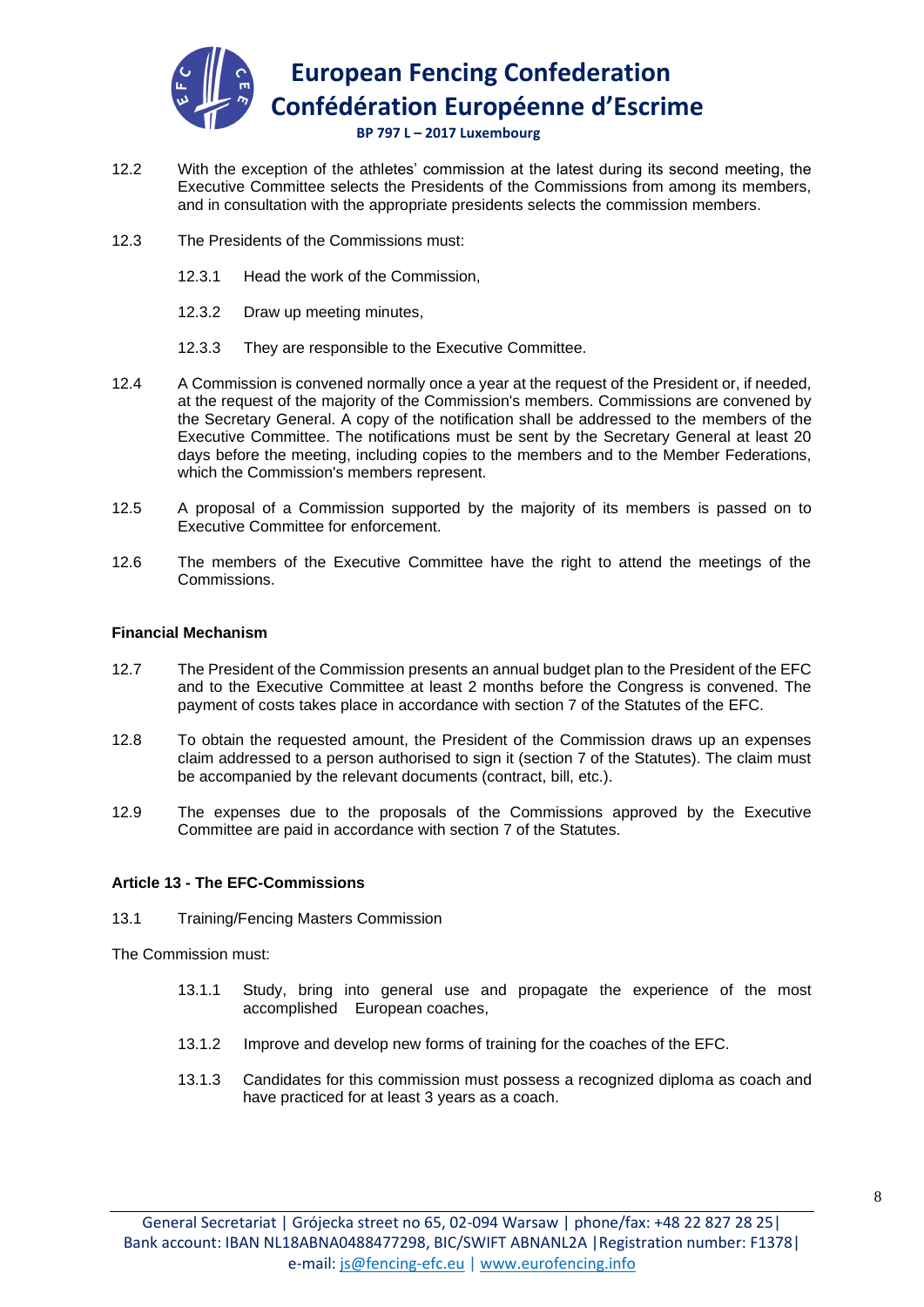

#### 13.1 Promotion and Marketing commission

- 13.2.1 The Commission is responsible for the planning and putting into effect of a set of measures aimed to popularize and promote fencing in Europe and to aid the development of fencing in emerging countries
- 13.2.2 Members of this commission should have a background in Marketing/Promotion. Knowledge in Social Media and Public Relations is considered an asset.
- 13.3 Referees Commission

The Commission's mission is to:

- 13.3.1 Develop the training of international referees in different European countries,
- 13.3.2 Supervise the refereeing in the EFC´s competitions.
- 13.3.3 Members of this commission must have at least an FIE "B" referee and actively have refereed during the season preceding the elections unless they have been a member of FIE or EFC refereeing commission in that season.
- 13.3.4 Members of this commission are not allowed to referee in EFC-Competitions during the time of their mandate.

#### 13.4 Competitions Commission

The Commission must:

- 13.4.1 Study, prepare and submit to the Executive Committee the rules of the events of the EFC,
- 13.4.2 Express its opinion on any general technical problem to the Executive Committee.
- 13.4.3 Supervise the EFC's competitions,
- 13.4.4 Prepare proposals for the improvement of the technical rules of the EFC.

#### 13.5 Legal Commission

- 13.5.1 This Commission prepares the texts of all proposals concerning the Statutes and the Internal Rules for the approval of the Executive Committee before submission to the Congress.
- 13.5.2 The Commission can also propose to the Executive Committee any changes to the Statutes and Internal Rules that it considers appropriate.
- 13.5.3 It ensures that any such texts are not in contradiction with the Statutes of the FIE and their annexes. The Commission is also at the disposal of the Executive Committee for the examination of any legal text.
- 13.5.4 It is desirable that the candidates for the legal commission have the educational requirements or be practising as a lawyer, judge or notary.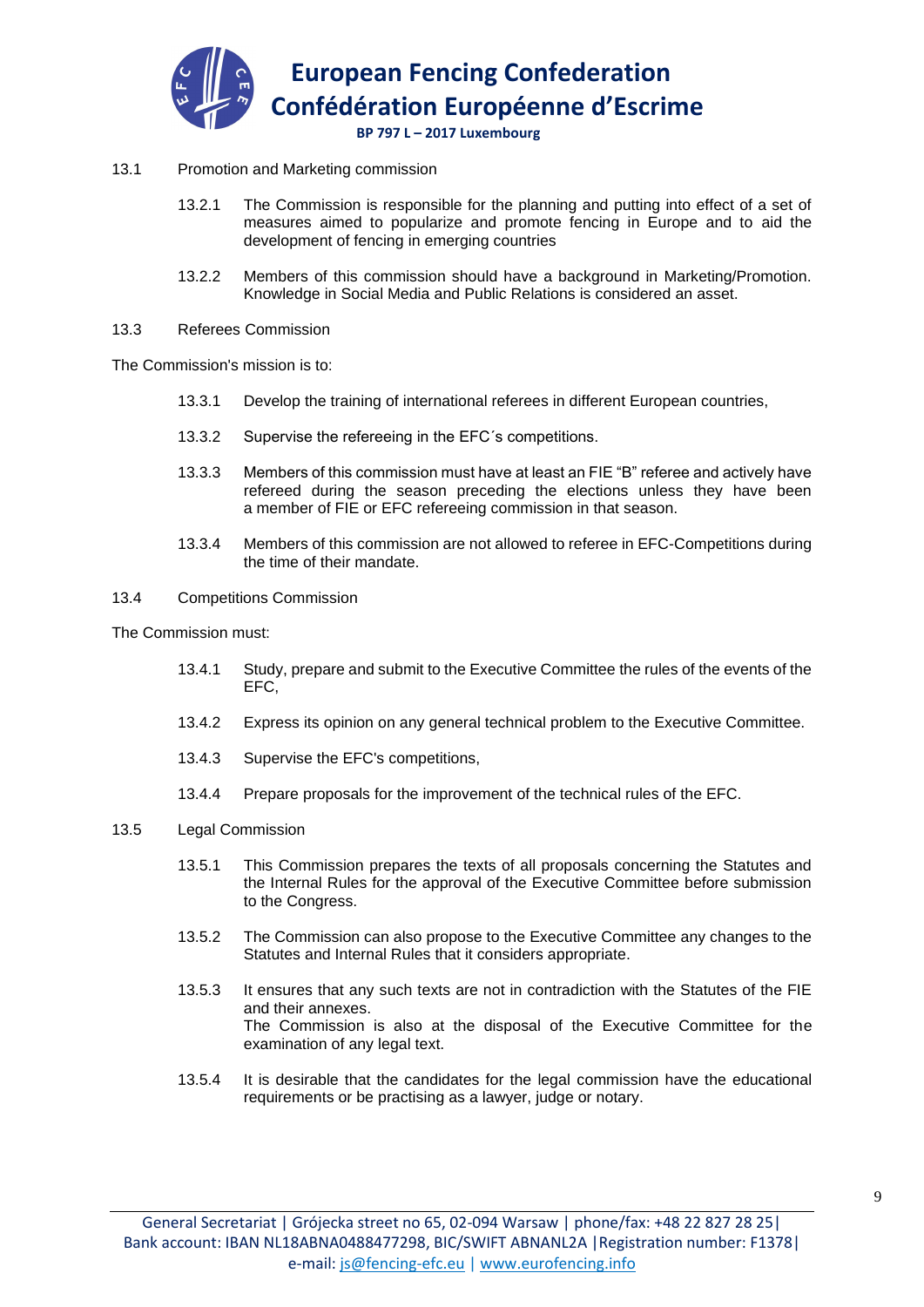

#### 13.6 Athletes Commission

The Commission is responsible for the study of all questions concerning athletes and for presenting suggestions and recommendations to the Executive Committee.

13.7 Technical Commission (SEMI)

The Technical Commission is responsible for:

- 13.7.1 Continuously studying the safety of equipment,
- 13.7.2 Examining all suggestions and proposals concerning equipment and presenting reports on these proposals to the Executive Committee,
- 13.7.3 Maintaining contact with the corresponding Commission of the FIE.
- 13.7.4 Supervising weapon control activities (including conformance to the FIE publicity code) at European Championships.

#### 13.8 Medical Commission

The Medical Commission must study all the medical questions concerning the sport of fencing. The Commission puts forward any useful means of fighting doping.

It presents its suggestions and recommendations on all these issues by reporting to the Executive Committee.

#### 13.9 Veterans Council

The Council is responsible for the development of veteran activities in the whole of Europe and for the co-operation with FIE and all the veteran associations.

#### 13.10 Women and Sport Council

The Council has as objectives:

- 13.10.1 To increase the number of initiatives to encourage more women to participate in fencing, both as fencers and in the management of the sport.
- 13.10.2 To encourage the organisation of training courses for women in the different areas of sport (leadership, management, supervisory staff, training, refereeing, etc.).
- 13.10.3 To ensure equal opportunities in the management and participation of women and their representation in our sport.
- 13.10.4 To encourage women to work and contribute to the development of fencing throughout Europe at all levels.
- 13.10.5 The Council can also propose to the Executive Committee all measures that could support the above.

#### **CHAPTER VI – AUDITORS**

#### **Article 14**

- 14.1 The Auditor(s) is (are) appointed in accordance with the article 7.5 of the Statutes
- 14.2 The Treasurer and the Secretary General must be present during the verification of the